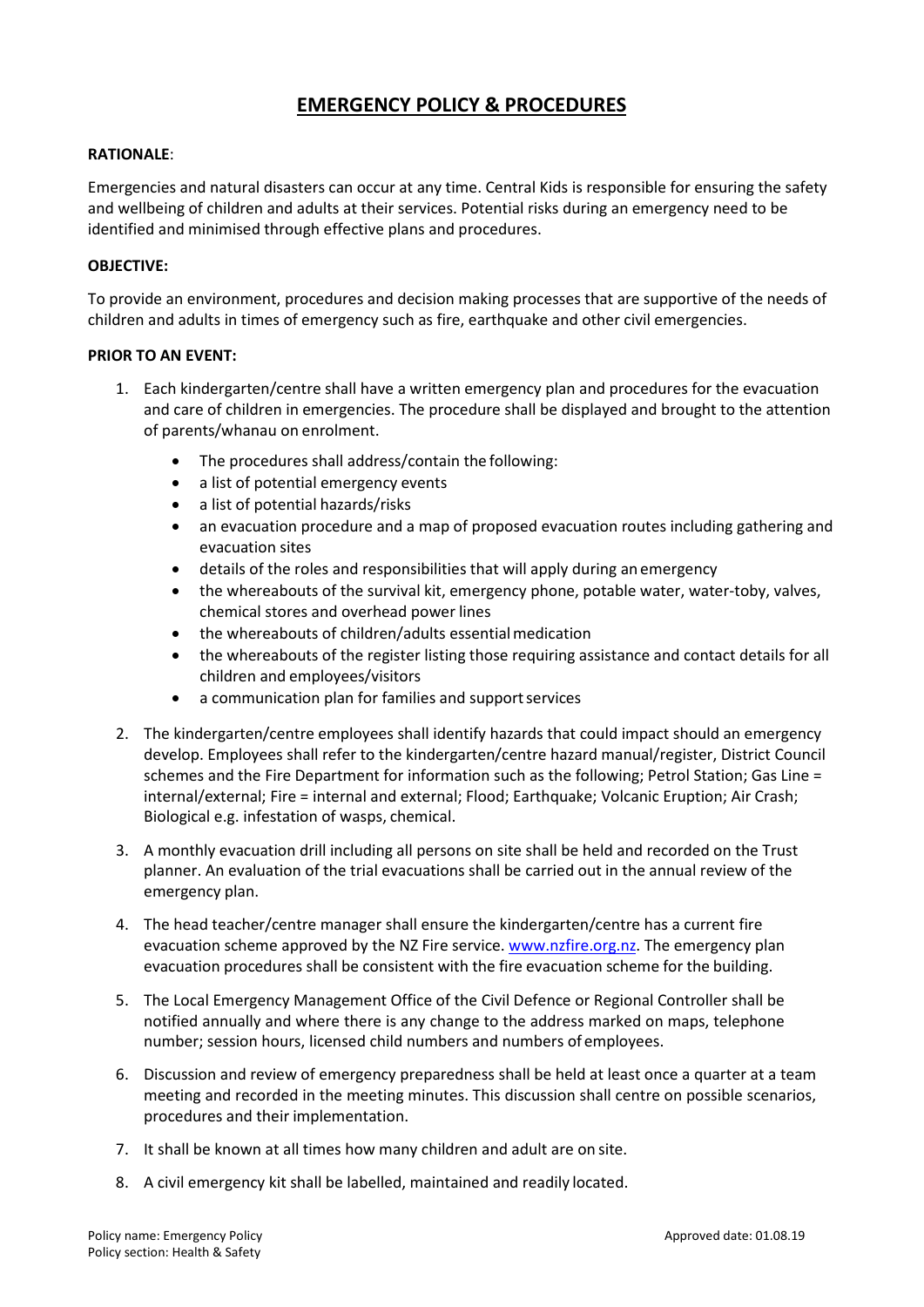- 9. Safety measures shall be routinely completed e.g. securing bookshelves, pianos; low placement of heavy items (Earthquake safety); and appropriate measures taken for storage of matches, inflammable and combustible material/chemicals. Accesses/exits shall be kept completely clear at all times.
- 10. Fire alarm checks (recorded monthly) and Building Warrant of Fitness schedules shall be adhered to by employees. Head office personnel shall arrange an annual check to be carried out by an Independently Qualified Person (IQP).

# **IN THE EVENT OF AN EMERGENCY:**

- 1. An employee shall ring 111 in the event of fire or emergency requiring assistance from the Fire, Police or Ambulance service.
- 2. Employees shall assess the situation, take appropriate steps to minimise further risks and attend to any of their own first aid needs before attending to the children.
- 3. Employees shall attend to the safety and welfare of the children in theircare.
- 4. Essential medication shall be administered to individual children as per the Accident & Illness Policy and first aid rendered as required.
- 5. Children shall only be evacuated from the kindergarten/centre when it is in their best interest for safety.
- 6. As parents/whanau arrive at the kindergarten/centre they shall be delegated tasks by the person in charge who shall retain overall supervision.
- 7. Children must only be released to those specified in writing by the parents/guardians.

### **IMMEDIATELY AFTER AN EVENT:**

- 1. The head teacher/centre manager shall make contact with the CEO as soon as practicable after an event.
- 2. Best practice is that ratios and policies shall be maintained at all times, no employee shall leave the site until the person in change gives permission.
- 3. After six hours if children still remain at the kindergarten/centre arrangements must be made for their health and safety, which may include evacuation to the care of an employee or person named on the enrolment agreement where possible.
- 4. Media releases shall only be made by the CEO.

### **AFTER AN EVENT:**

- 1. After an event employees shall undertake damage assessment, and emergency repairs to protect personnel, property and equipment as required. Emergency sanitation shall be arranged where necessary.
- 2. A written report shall be forwarded to the CEO as soon as possible after theevent.
- 3. For assistance to restorative support for children and adults please refer to the Trauma Policy.
- 4. A plan shall be prepared by the kindergarten/centre team in conjunction with Senior Management for restoration as soon as possible after an event to ensure the timely return to operation of the service.
- 5. Where structural changes are necessary after an event the Property Maintenance Policy shall be followed.